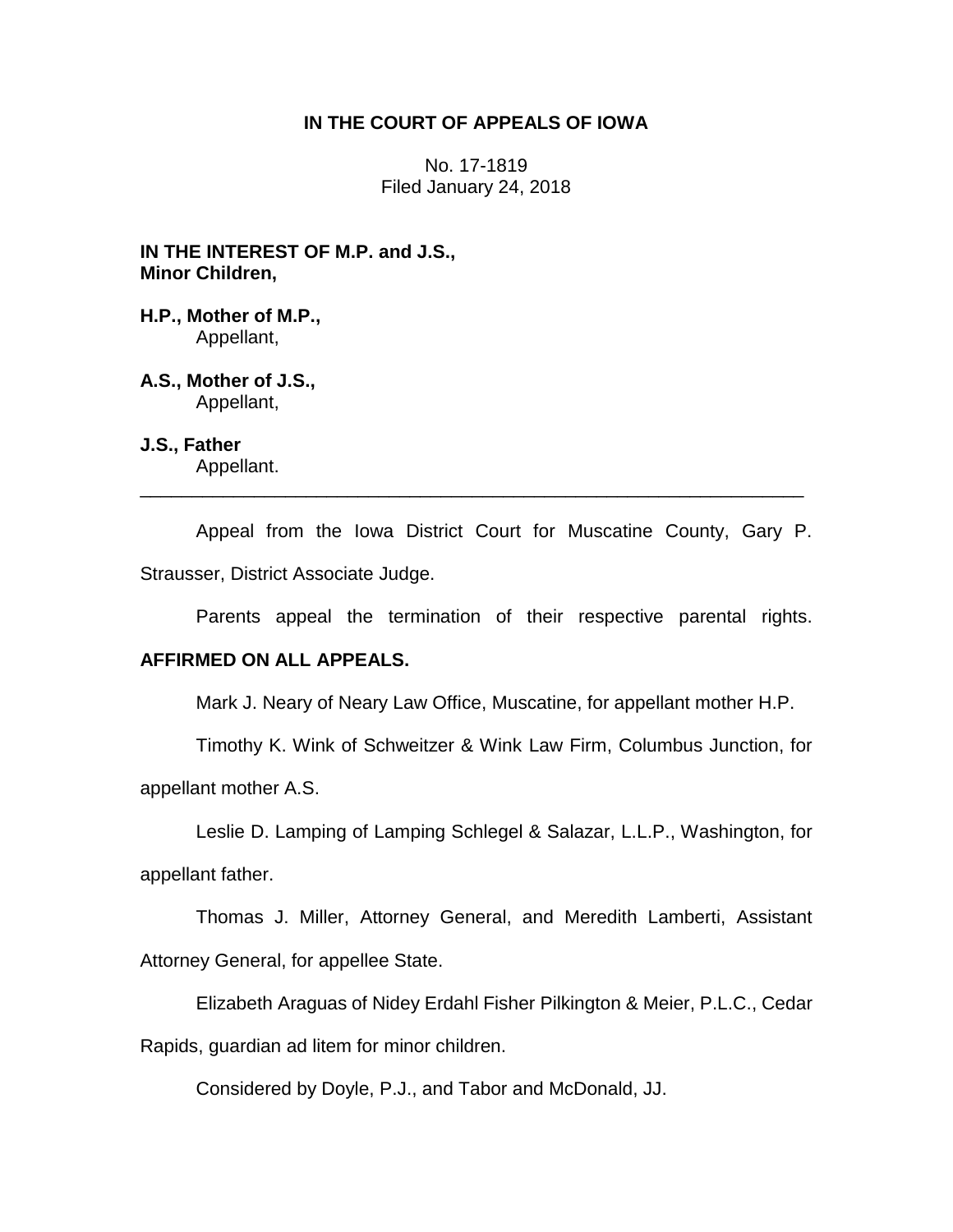## **DOYLE, Presiding Judge.**

A father appeals the termination of his parental rights to two children. The mother of each child separately appeals the termination of her parental rights to her respective child. We review their claims de novo. *See In re A.M*., 843 N.W.2d 100, 110 (Iowa 2014).

## **I. Termination of the Father's Parental Rights.**

The father objects to termination of parental rights with respect to J.S.'s mother and asks that court to place both children in her care. The father may not challenge the termination of another parent's rights. *See, e.g.*, *In re L.J.*, No. 12- 1410, 2012 WL 4513813, at \*1 (Iowa Ct. App. Oct. 3, 2012) (citing *In re D.G*., 704 N.W.2d 454, 460 (Iowa Ct. App. 2005) (holding one parent cannot argue facts or legal positions pertaining to the other parent) and *In re K.R.*, 737 N.W.2d 321, 323 (Iowa Ct. App. 2007) (determining a father did not have standing to raise arguments on the mother's behalf in an effort to obtain a reversal of the termination of his parental rights)).

On appeal, the father seeks an additional six months. Time "is a critical element" in termination proceedings, and after the statutory time period for termination has passed, termination is viewed with a sense of urgency. *In re C.B*., 611 N.W.2d 489, 495 (Iowa 2000). Children are not equipped with pause buttons. *See In re T.J.O*., 527 N.W.2d 417, 422 (Iowa Ct. App. 1994) ("Children simply cannot wait for responsible parenting. Parenting cannot be turned off and on like a spigot. It must be constant, responsible, and reliable."); *In re D.A*., 506 N.W.2d 478, 479 (Iowa Ct. App. 1993) ("The crucial days of childhood cannot be suspended while parents experiment with ways to face up to their own problems.").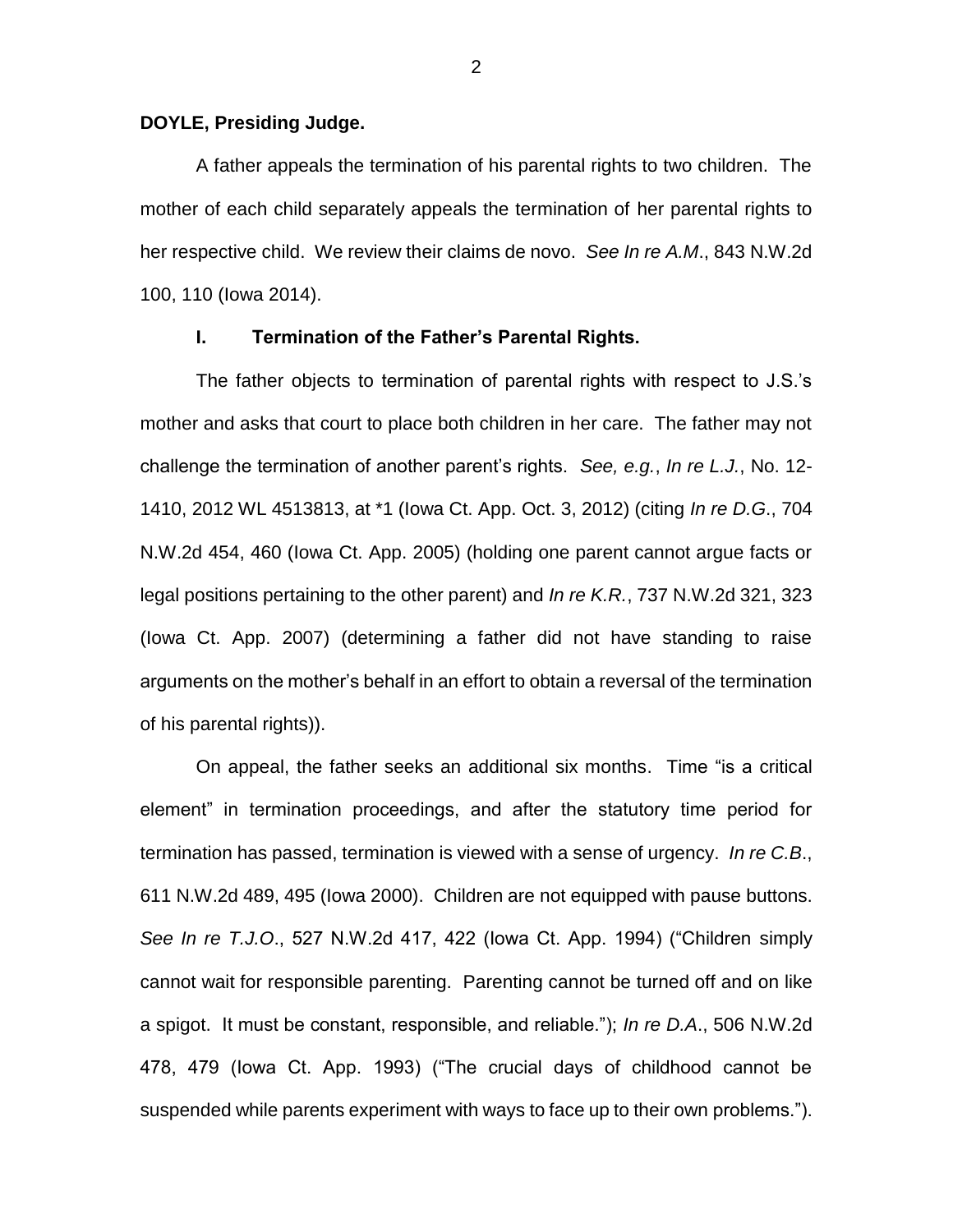Before the court can grant a parent additional time, there must be an assurance that the need for removal will no longer exist at the end of that time period. *See*  Iowa Code § 232.104(2)(b). Considering the father's lack of progress during the two-year-long child-in-need-of-assistance (CINA) proceedings, we are unconvinced that this would be the case here. *See C.B*., 611 N.W.2d at 495 ("Insight for the determination of the child's long-range best interests can be gleaned from 'evidence of the parent's past performance for that performance may be indicative of the quality of the future care that parent is capable of providing.'" (citation omitted)); *see also In re A.M.*, 843 N.W.2d 100, 112 (Iowa 2014) (noting children must not be deprived permanency on the hope that someday the parent will be able to provide a stable home).

With regard to the request for additional time, the juvenile court concluded,

If the Court were to grant the parents' request for additional time, the Court would require at least six months' sobriety. The children have already been out of the home for approximately 18 of the last 23 months. A grant of additional time would place them out of the home for an additional six months due to the recent positive drug tests. It is time for permanency through termination of parental rights and adoption. All parents have been granted multiple opportunities to meaningfully address substance abuse issues. . . . Unfortunately none of the parents can have their children returned to their custody today and they have already waited long enough for their parents to permanently address substance abuse issues. The children should not have to wait any longer. The parents have already been given multiple opportunities to work toward the issues that led to adjudication. The children have had multiple placements. It is time for a long-term solution.

We agree with the assessment by the juvenile court.

Because the father makes no argument concerning termination of his own

parental rights, we affirm the termination of his parental rights to both children. *See*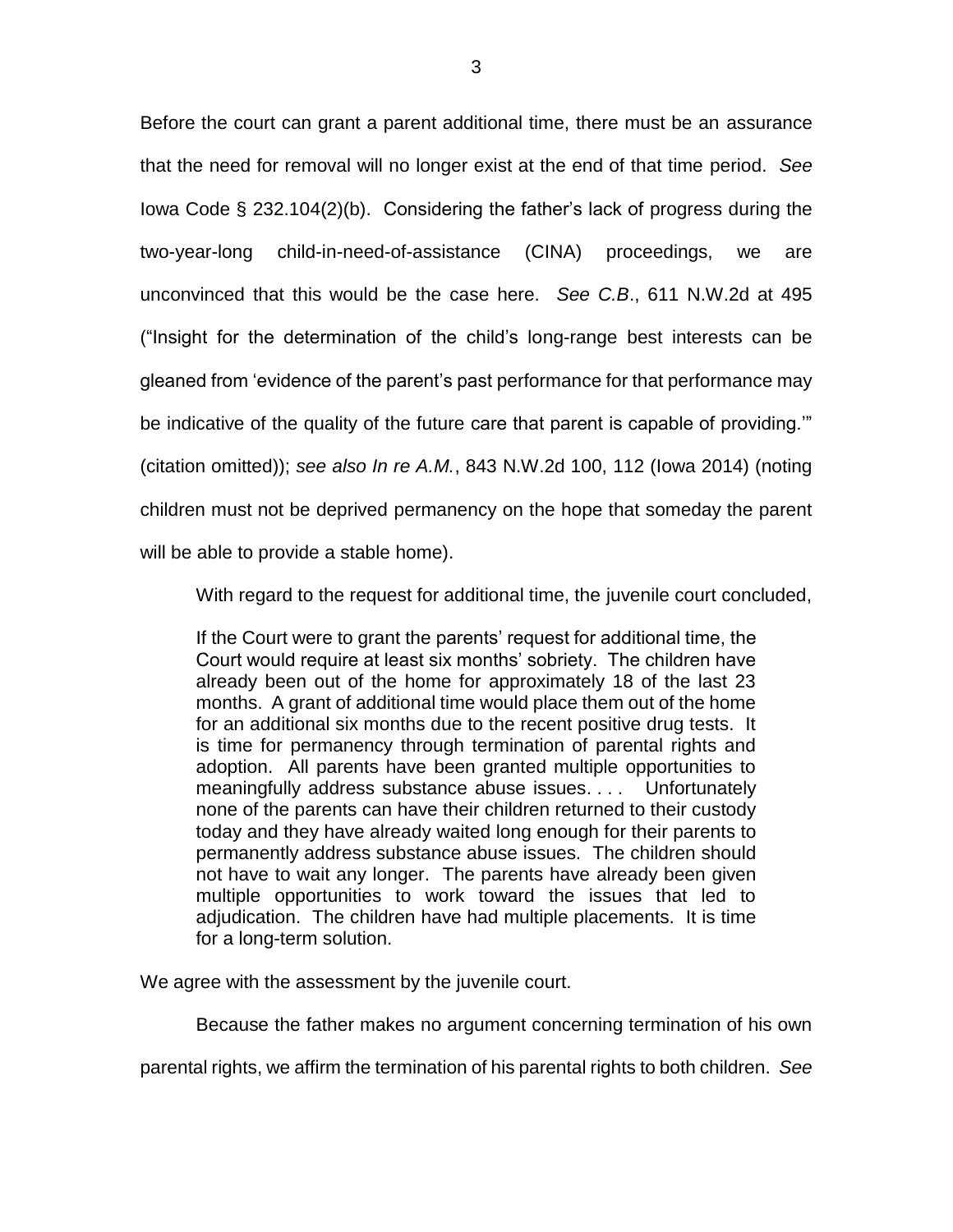*Aluminum Co. of Am. v. Musal*, 622 N.W.2d 476, 479–80 (Iowa 2001) ("Issues not raised in the appellate briefs cannot be considered by the reviewing court.").

## **II. Termination of the Parental Rights of M.P.'s Mother.**

The mother of M.P. challenges the sufficiency of the evidence supporting termination of her parental rights pursuant to Iowa Code section 232.116(1)(f) (2017).<sup>1</sup> Specifically, she challenges the evidence supporting the fourth element of the paragraph—that her child could not be returned to her custody at the time of the termination hearing. *See* Iowa Code § 232.116(1)(f)(4); *In re D.W.*, 791 N.W.2d 703, 707 (Iowa 2010) (interpreting the term "at the present time" to mean to mean "at the time of the termination hearing").

Clear and convincing evidence shows the mother could not safely resume care of M.P. at the time of the termination hearing. The mother's visits with M.P. never progressed to unsupervised. Her residence was unknown, and she was not in contact with the Iowa Department of Human Services (DHS). Although her parental rights to two other children had already been terminated due to her substance-abuse issues, the mother could not demonstrate a significant period of sobriety. The mother failed to submit to any drug tests for the DHS in 2017 despite the requirement that she complete drug testing twice each month.

The mother suggests there is no evidence that she would be unable to correct the situation with an additional period of rehabilitation. For the reasons

 $\overline{a}$ 

<sup>&</sup>lt;sup>1</sup> The court also terminated the mother's parental rights under section 232.116(1)(g), but we may affirm the termination order where clear and convincing evidence supports one of the grounds alleged. Because the evidence supports terminating the mother's parental rights under section 232.116(1)(f), we need not consider termination under section 232.116(1)(g) as a separate ground to support the juvenile court's order. *See In re S.R.*, 600 N.W.2d 63, 64 (Iowa Ct. App. 1999).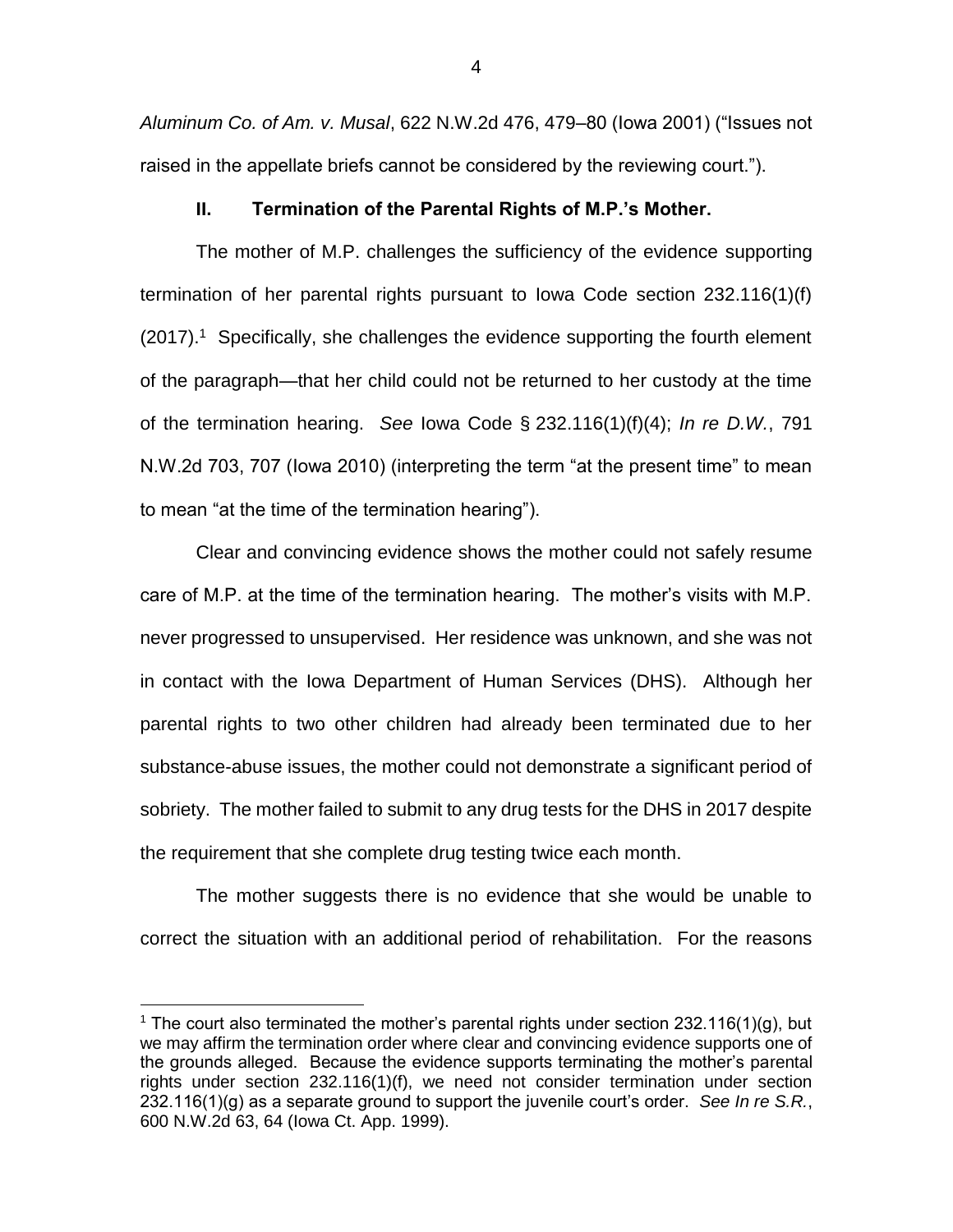stated earlier in this opinion, we conclude, like the juvenile court, that additional time is not warranted in this case.

M.P.'s mother also argues there is insufficient evidence showing termination is in M.P.'s best interests. In making the best-interests determination, the primary considerations are "the child's safety," "the best placement for furthering the long-term nurturing and growth of the child," and "the physical, mental, and emotional condition and needs of the child." *In re P.L.*, 778 N.W.2d 33, 37 (Iowa 2010) (quoting Iowa Code § 232.116(2)). The need for a permanent home is of primary importance. *See In re J.E*., 723 N.W.2d 793, 802 (Iowa 2006) (Cady, J., concurring specially) (noting the "defining elements in a child's best interest" are the child's safety and "need for a permanent home").

More than two years passed between the juvenile court's adjudication of M.P. as a CINA and termination of the mother's parental rights. Although the law requires a "full measure of patience with troubled parents who attempt to remedy a lack of parenting skills," this patience has been built into the statutory scheme of chapter 232. *In re C.B.*, 611 N.W.2d 489, 494 (Iowa 2000). Once the grounds for termination exist, time is of the essence. *See In re A.C*., 415 N.W.2d 609, 614 (Iowa 1987). The mother has had ample time to address the issues that led to the CINA adjudication. She has failed to make use of this time, even after losing her parental rights to two other children. M.P.'s need for a permanent, safe home outweighs the mother's need to continue a relationship with M.P. Because termination is in M.P.'s best interest, we affirm.

5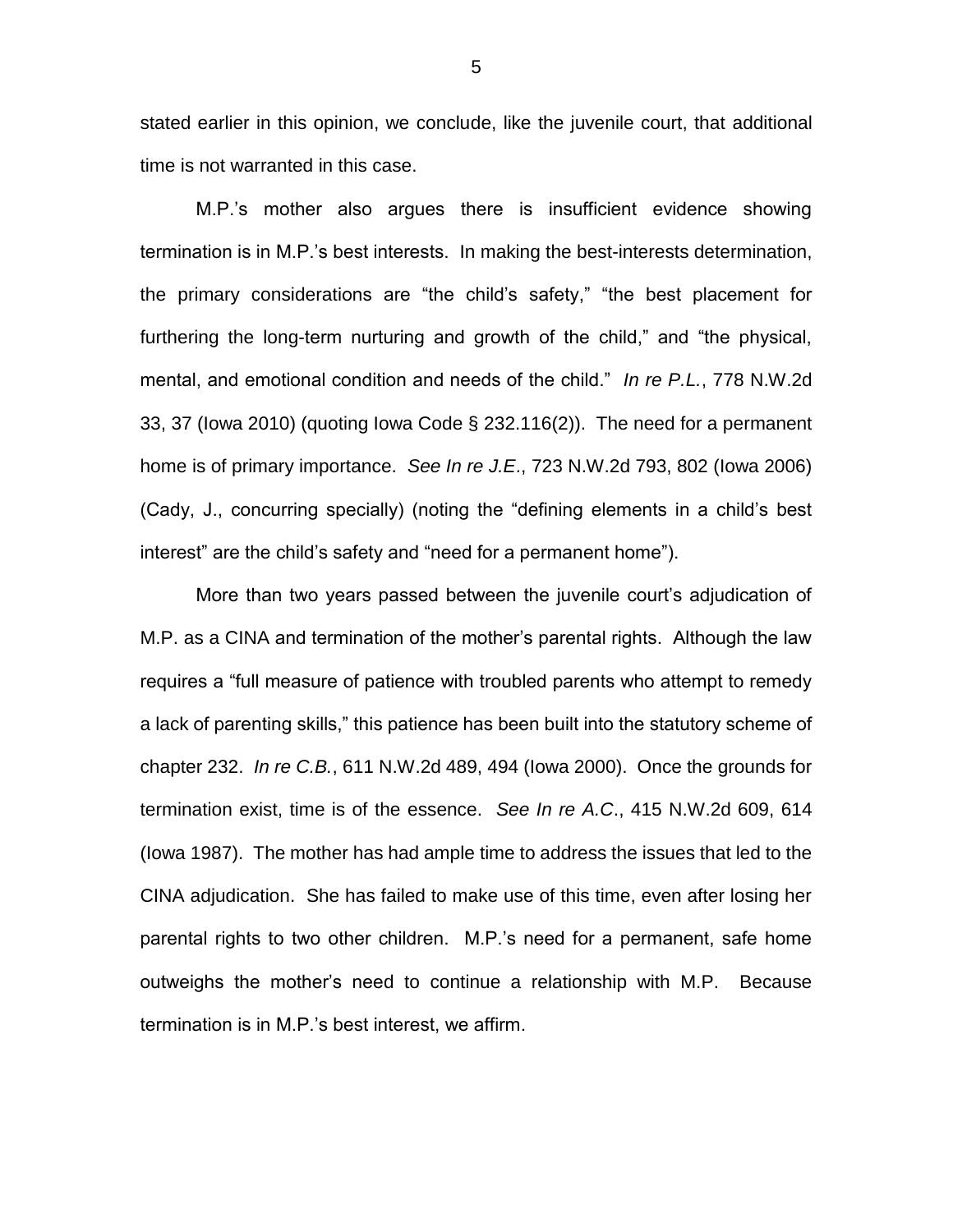The mother of J.S. also appeals the termination of her parental rights. She does not dispute that the State proved the grounds for termination under section 232.116(1)(f). Instead, she requests additional time to reunite with the child. *See*  Iowa Code § 232.117(5) (stating that if the juvenile court does not order termination of parental rights but clear and convincing evidence shows the child is a CINA, the court may enter a permanency order pursuant to section 232.104(2)(b)). She claims she participated in the services offered to her and additional time in substance-abuse and mental-health treatment will allow her to care safely for J.S.

The record shows the mother has tested positive for methamphetamine use after multiple attempts at sobriety. The mother has made incredible claims to disguise her relapses. Following a May 2017 test that showed she had used methamphetamine, the mother claimed she only tested positive because she had "stepped on a piece of glass that someone in the [shelter facility] had used methamphetamine with." The juvenile court found her excuse was not credible, noting "it is consistent with her pattern where she has previously tried to explain positive drug tests due to, on one occasion, tainted candy and, on another, tainted soda."

The juvenile court found that J.S. had been out of the home "for approximately 18 of the last 23 months." Although the mother had tested negative for substance abuse "multiple" times in the past year, the court found that she would need a minimum of six more months to demonstrate her ability to remain sober. The court declined the mother's request for additional time, finding J.S. had "already waited long enough for [the mother] to permanently address substance-

**III. Termination of the Parental Rights of J.S.'s Mother.**